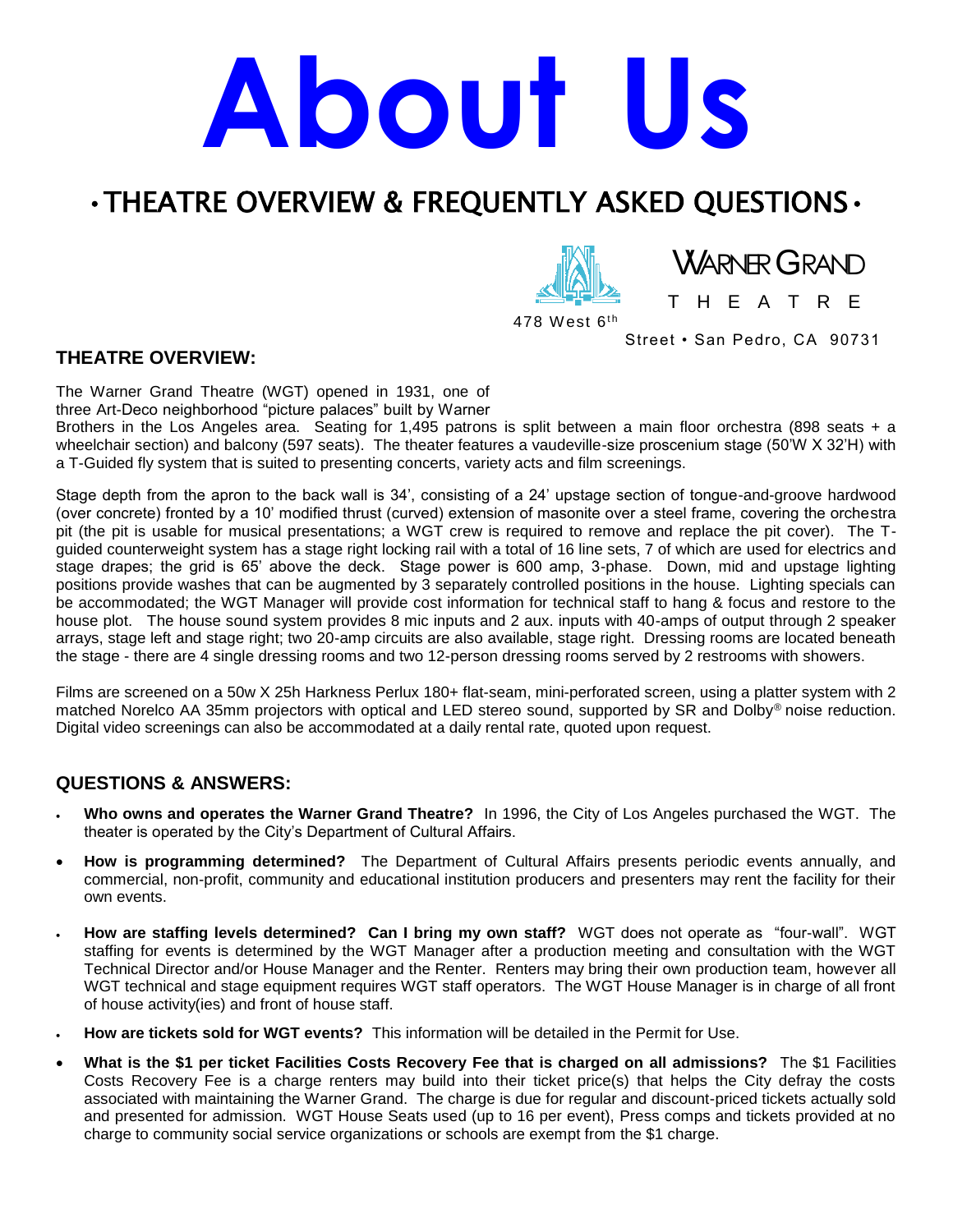

# THEATRE OVERVIEW & FAQ's

- **If I have tickets printed and sold elsewhere, can I be exempted from the Facilities Costs Recovery Fees?** No, the fee helps defray the cost of operations of WGT'S public areas - it is not tied to the cost of box office operations or the number of tickets printed; only the number of tickets presented for admission.
- **Who operates concessions? Can my organization sell or give away food or alcoholic beverages?** All food and beverage sales to the public are handled by WGT'S concessionaire, Sacred Grounds Coffee House, including beer and wine. Food and beverages may be sold or given away at a pre- or post-show reception for invited guests (not open to the public), with the approval of the WGT Manager a minimum of 2 weeks in advance. Sales of alcoholic beverages by renters at private receptions requires a 1-day license from the state Alcoholic Beverage Control (ABC), and Liquor Liability must be included as part of the required general liability policy. When alcohol is served, professional security services, contracted by the City of Los Angeles, may be required by WGT management.
- **Is liability insurance required?** All event producers must present a certificate of event general liability insurance in minimum limits of \$1,000,000 per occurrence, single limit - \$2,000,000 aggregate, naming as additionally insured: **THE CITY OF LOS ANGELES, 200 N Main St – CITY HALL, Rm. 1240, Los Angeles CA 90012**. The certificate of insurance must be delivered to the WGT business office on or before the date indicated in the Permit for Use (generally 30 days before the event). If pre- or post-show receptions are part of the event, Liquor Liability coverage must be included.
- **Where do WGT patrons park?** In addition to metered street parking surrounding WGT, convenient metered public parking lots are short distance away. These lots are on  $5<sup>th</sup>$ ,  $7<sup>th</sup>$ ,  $8<sup>th</sup>$  and  $9<sup>th</sup>$  Streets between Pacific and Mesa; another lot is at the northeast corner of 6th and Mesa (please see area parking map attached). Metered parking is enforced from 8am to 6pm, Mon – Sat; parking is free all day Sunday.
- **Are there restaurants in the immediate area convenient for WGT patrons?** WGT maintains relations with several local restaurants, from coffee shops to fine dining. The WGT manager will assist producers in contacting these restaurants to explore special "dinner/brunch and show" packages. A complete listing of local restaurants is on [www.yelp.com](http://www.yelp.com/) or [www.grandvision.org](http://www.grandvision.org/).
- **Briefly, what is the basic process to establish a booking at WGT?**
	- Call the WGT booking office to see if your date(s) is/are open. (310) 548-2493
	- Complete a booking application (with supporting documents if asking for a non-profit rate).
	- 3. Schedule a production meeting with the WGT Manager and Technical Director.
	- 4. Review the Cost Estimate and the Terms and Conditions in the Permit for Use with the WGT Manager.
	- 5. Submit two copies of the signed Permit with the required deposit by cashier's check or money order.
	- Upon acceptance of the Permit and deposit, the event is considered "booked" and you may begin publicity and marketing of the event.
- **What acknowledgments of the City and/or Department of Cultural Affairs and WGT staff must appear in promotional materials and programs?**

There are standard acknowledgments that will be included in the Permit.

 **Does WGT do any marketing or advertising of upcoming events?** Renters are responsible for marketing their respective events. If the renter would like a courtesy posting of their event on the Department of Cultural Affairs website, [www.culturela.org,](http://www.culturela.org/) please provide complete production and ticketing information at the time of booking, along with a high resolution production photo. Posting on DCA's website is not guaranteed and should not be relied upon as your sole source for audience development. WGT works closely with community partners to create quarterly calendar mailers and do e-blasts of upcoming events. **PLEASE NOTE:** The City of Los Angeles Municipal Code Sec 28.04 specifically prohibits posting of signs, posters, flyers, etc. on public property.

PLEASE REFER TO THE "WGT GENERAL GUIDELINES" AND "WGT EVENT MINIMUM STAFFING AND INSURANCE GUIDELINES" FOR ADDITIONAL REQUIREMENTS, NOT INCLUDED HERE, WHICH MAY AFFECT THE TERMS OF USE OF THE WARNER GRAND FOR YOUR EVENT.

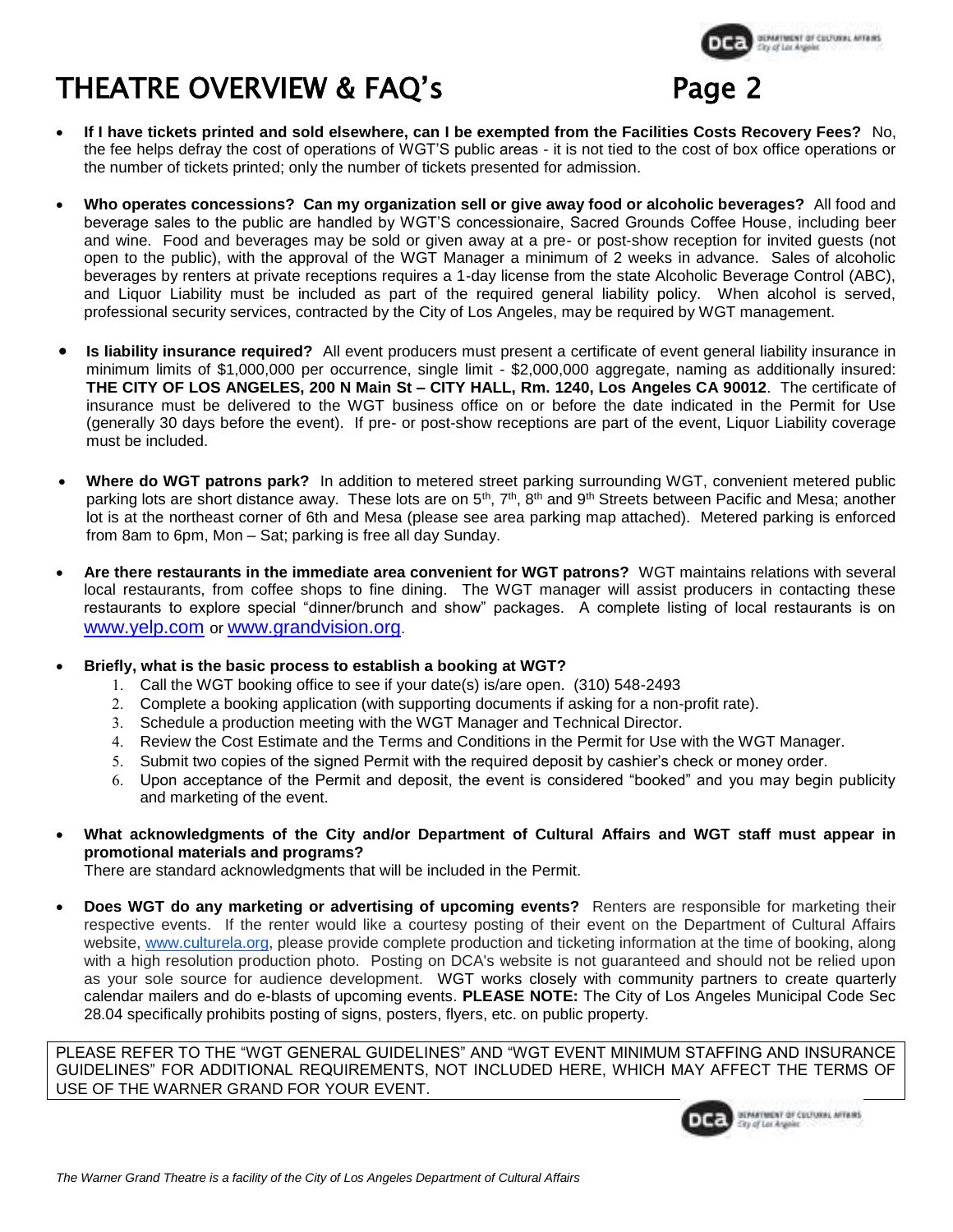|  | <b>Application for use WGT</b> |
|--|--------------------------------|
|  |                                |

## • APPLICATION FOR USE •

### **General Information**

| Ά<br>ال                                                |  |
|--------------------------------------------------------|--|
| $\mathsf{C}_{\mathsf{t}}$<br>$101 - 1$<br>$\mathbf{C}$ |  |

**VARNER GRAND** H E A T R E

478 West  $6^{\rm th}$ 

Street • San Pedro, CA 90731

| Producing/Presenting Organization or Individuals_________________________________                             |  |                           |                                                                            |
|---------------------------------------------------------------------------------------------------------------|--|---------------------------|----------------------------------------------------------------------------|
| Type of Organization: _________ Commercial ________ Non-Profit ____________School _____________ Indiv/Private |  |                           |                                                                            |
|                                                                                                               |  |                           |                                                                            |
|                                                                                                               |  |                           |                                                                            |
|                                                                                                               |  |                           |                                                                            |
|                                                                                                               |  |                           |                                                                            |
|                                                                                                               |  |                           |                                                                            |
|                                                                                                               |  |                           | _Position_______________________________Phone_____________________________ |
| <b>Which Best Describes Your Proposed Activity?</b>                                                           |  |                           |                                                                            |
| Live Stage Presentation (Comedy, Drama, Musical)                                                              |  |                           |                                                                            |
| <b>Dance Production</b>                                                                                       |  | Filming/Video/Photography |                                                                            |
| Concert                                                                                                       |  |                           | Meeting / Seminar / Ceremony / Wedding                                     |
| Rehearsal                                                                                                     |  | Other                     |                                                                            |
|                                                                                                               |  |                           |                                                                            |
|                                                                                                               |  |                           |                                                                            |

#### Please List The Date(s) That You Are Requesting For Your Event.

| <b>Preference</b> | <b>Date</b> | <b>Time</b><br>In the Door | <b>Time</b><br><b>Out the Door</b> | <b>Show time</b> |
|-------------------|-------------|----------------------------|------------------------------------|------------------|
| <b>1st Choice</b> |             |                            |                                    |                  |
| <b>2nd Choice</b> |             |                            |                                    |                  |
| <b>3rd Choice</b> |             |                            |                                    |                  |

Ticket Price(s):

Assigned Seating or General Seating? \_\_\_



**PLEASE NOTE: SUBMISSION OF THIS APPLICATION DOES NOT GUARANTEE A BOOKING. PLEASE REVIEW THE SECTION "ABOUT US" COMPLETELY.**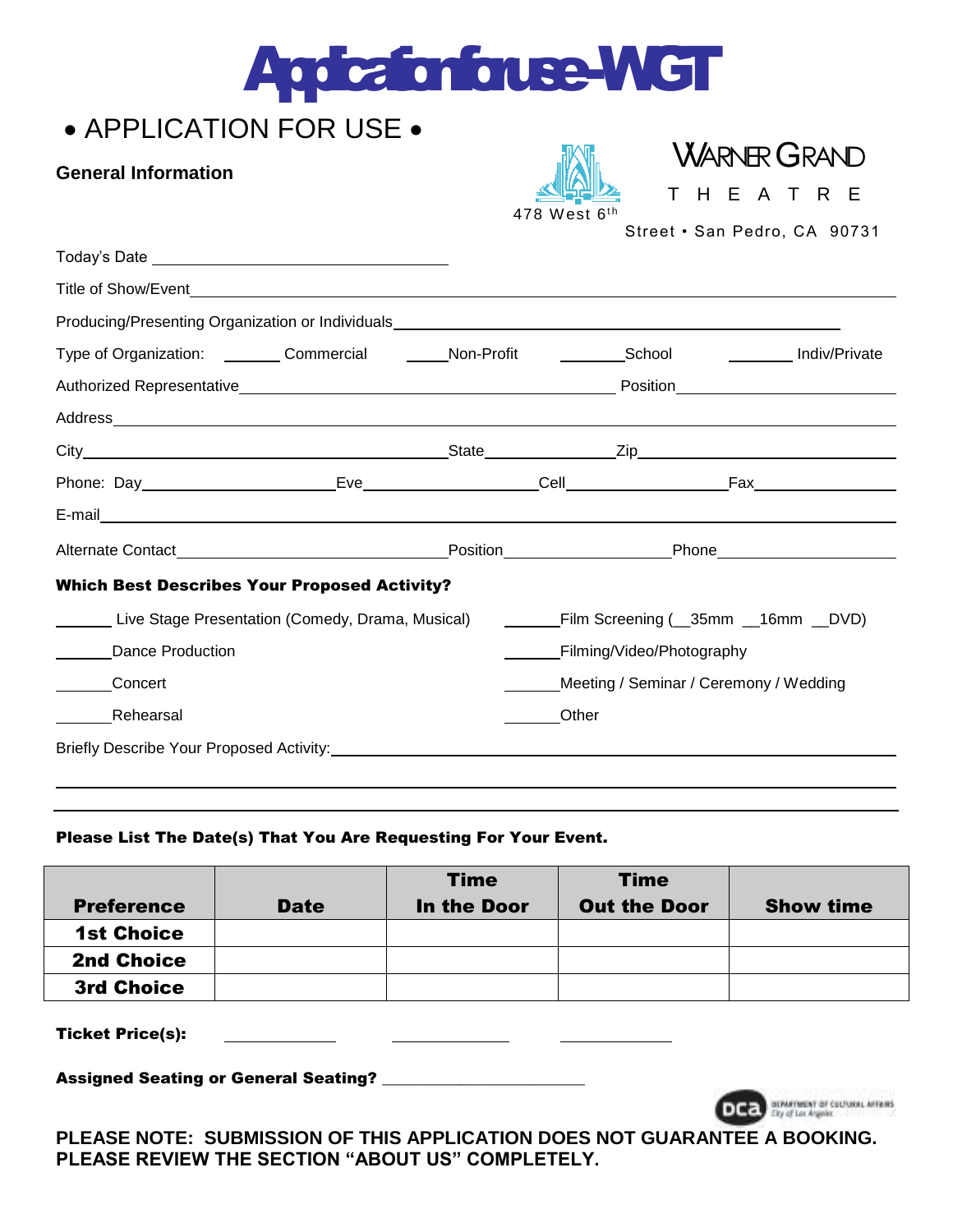## A P P LICATION FOR USE Page 2

| Please describe any sets, props, or equipment that you plan to bring into the Warner Grand Theatre                                                                                                                                                                                                                                                                                                        |                   |                       |                                |
|-----------------------------------------------------------------------------------------------------------------------------------------------------------------------------------------------------------------------------------------------------------------------------------------------------------------------------------------------------------------------------------------------------------|-------------------|-----------------------|--------------------------------|
|                                                                                                                                                                                                                                                                                                                                                                                                           |                   |                       |                                |
| Will you need to use Stage Lighting?                                                                                                                                                                                                                                                                                                                                                                      | Yes               | No.                   |                                |
| Will you need to use House Follow Spot?                                                                                                                                                                                                                                                                                                                                                                   | Yes               | No                    |                                |
| Will you need to use the House Sound System?                                                                                                                                                                                                                                                                                                                                                              | <b>Example ST</b> | No                    |                                |
| Is open flame or fog a part of your production?                                                                                                                                                                                                                                                                                                                                                           | <b>Example ST</b> | No                    |                                |
| (Example: candles, cigarettes, cigars, prop guns flash boxes or any other incendiary device)                                                                                                                                                                                                                                                                                                              |                   |                       |                                |
|                                                                                                                                                                                                                                                                                                                                                                                                           |                   |                       |                                |
| Estimate Load-In/Tech/Rhsl Schedule (example: Load in & lights tech -10am/ Sound check & Rhsl 12 -4pm/ Show 7-9<br>pm Strike 9-10pm):                                                                                                                                                                                                                                                                     |                   |                       |                                |
|                                                                                                                                                                                                                                                                                                                                                                                                           |                   |                       |                                |
| Pre or Post-Show reception? _______PRE _______POST                                                                                                                                                                                                                                                                                                                                                        |                   |                       | What date?______________Time__ |
| How would you like the marquee to read? <u>example and the set of the set of the set of the set of the set of the set of the set of the set of the set of the set of the set of the set of the set of the set of the set of the </u>                                                                                                                                                                      |                   |                       |                                |
|                                                                                                                                                                                                                                                                                                                                                                                                           |                   |                       |                                |
| Please provide a short, descriptive synopsis of your event for promotional purposes:                                                                                                                                                                                                                                                                                                                      |                   |                       |                                |
|                                                                                                                                                                                                                                                                                                                                                                                                           |                   |                       |                                |
|                                                                                                                                                                                                                                                                                                                                                                                                           |                   |                       |                                |
| Please attach some brief information on the background, activities and purpose of the producing organization. If<br>requesting a nonprofit rental rate as a 501c(3) organization, please attach a copy of your IRS determination letter.<br>By signing below, the applicant affirms that s/he has read and understands the terms and conditions contained in the<br>overview and FAQ section, "About Us". |                   |                       |                                |
| <b>Printed Name</b>                                                                                                                                                                                                                                                                                                                                                                                       |                   | <b>Title/Position</b> |                                |
| Signature                                                                                                                                                                                                                                                                                                                                                                                                 |                   | Date                  |                                |
| When completed, please mail or fax this application with any supporting document(s) to                                                                                                                                                                                                                                                                                                                    |                   |                       |                                |
| Department of Cultural Affairs - WGT<br>478 West Sixth Street<br>San Pedro, CA 90731<br>Phone: (310) 548-2493 • FAX: (310) 548-2498<br>E-mail: Leezcorner@gmail.com                                                                                                                                                                                                                                       |                   |                       |                                |
|                                                                                                                                                                                                                                                                                                                                                                                                           |                   |                       |                                |

*The Warner Grand Theatre is a facility of the City of Los Angeles Department of Cultural Affairs*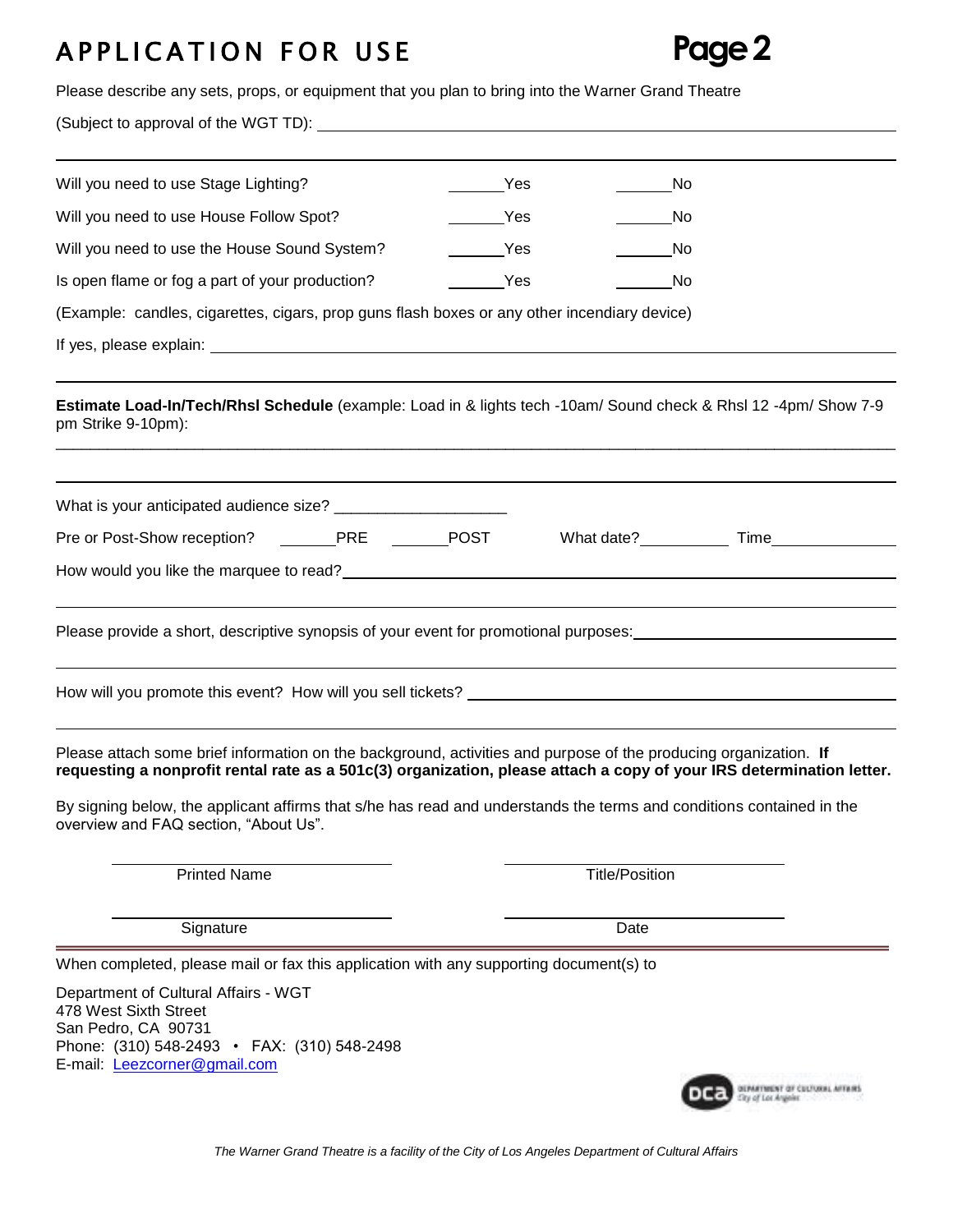## WARNER GRAND THEATRE RENTAL RATES (Rev. 7/18) Page 1

## DAILY THEATER RENTAL RATES

#### COMMERCIAL ORGANIZATIONS OR INDIVIDUALS

| Performance/Sp. Event <sup>(1)</sup> | Technical Day           | Worklight Rehearsal    |  |  |  |
|--------------------------------------|-------------------------|------------------------|--|--|--|
| Mon - Thur / Fri - Sun               | Mon - Thur / Fri - Sun  | Mon - Thur / Fri - Sun |  |  |  |
| \$2,200<br>\$1,100                   | \$500<br>\$250          | \$250<br>\$250         |  |  |  |
|                                      | NONPROFIT ORGANIZATIONS |                        |  |  |  |
| Performance/Sp. Event <sup>(1)</sup> | Technical Day           | Worklight Rehearsal    |  |  |  |
| Mon - Thur / Fri - Sun               | Mon - Thur / Fri - Sun  | Mon - Thur / Fri - Sun |  |  |  |
| \$550<br>\$1,100                     | \$250<br>\$125          | \$150<br>\$150         |  |  |  |

(1) Special events include public or private receptions, trade shows, wedding ceremonies/receptions or other nontraditional use of the theater.

## MEETING/SEMINAR (Not open to general public)

Commercial: \$750/event + \$1.50/attendee over 500 Nonprofit/Community/School: \$250

Daily rental includes: Up to 12 hours use of the theater; use of house lighting and audio systems (lighting/sound instrument packages available at an additional charge); use of stage flys system (requires WGT flyman/rigger); use of dressing rooms; area for 1 pre- or post-show reception; up to three (3) lobby tables; utilities. See Permit for Use for other Terms and Conditions.

ADDITIONAL CHARGES MAY INCLUDE BUT ARE NOT LIMITED TO (quoted separately following a production meeting): Lighting/Sound instrument packages; piano rental/tuning (Yamaha C7); stage lighting house hang restore; use of theater's digital or 35mm projectors; \$1.00 Facilities Costs Recovery Charge per ticket presented for admission; ticket printing service - \$150/production, \$35/month tickets are on sale, \$.20/ticket printed; live event facility cleaning fee - \$250; Lighting/Sound system M & R - \$150/day; event security (must be hired through City of LA contracted security service). Other charges may apply.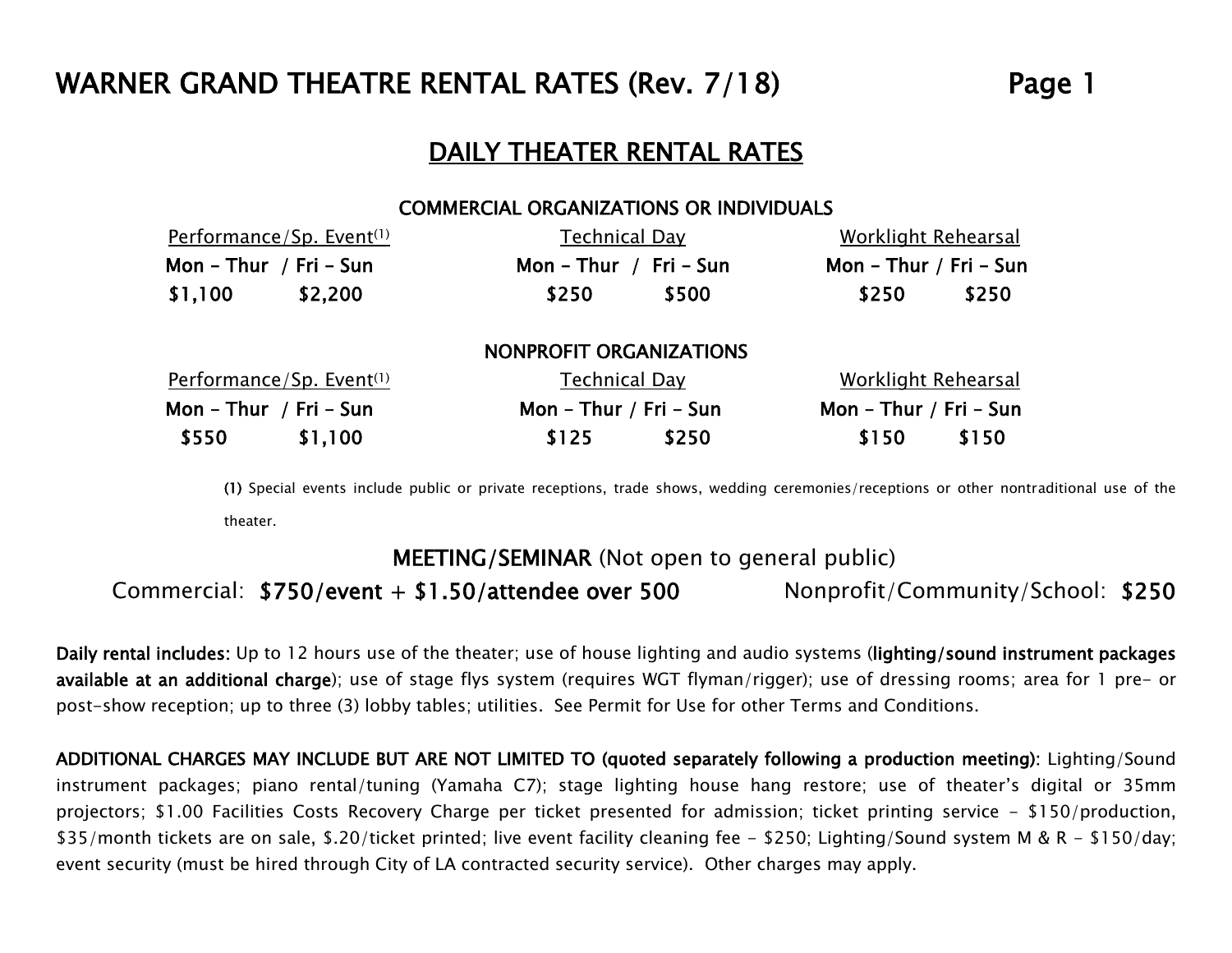## LOCATION FILMING RATES PER 12-HR DAY (Feature film, TV, commercial, video):

| INTERIOR / EXTERIOR           | <b>PREP/STRIKE DAY</b>            | Per hour after 12          |
|-------------------------------|-----------------------------------|----------------------------|
| $$2,500$ / $$1,500$           | \$1,250                           | $$150 - $250$              |
| <b>STILL PHOTO</b><br>\$1,750 | <b>PREP/STRIKE DAY</b><br>\$1,000 | Per hour after 12<br>\$175 |
|                               |                                   |                            |

Site Monitor: \$36.75/hour (time and ½ after 8 hours & double time after 12 hours) Facility Cleaning Fee:  $$250$  Refundable Damage Deposit:  $$1,500$ 

## WGT STAFF LABOR RATES

Minimum 4-hr call per person per day. Rates listed are per hour, or part thereof, for the first 8 hours. Time and a half is charged per hour or portion of an hour for the next four hours, and double time is charged for all hours after 12, per day.

| <b>TECHNICAL STAFF</b>          |                   | <b>HOUSE/OTHER STAFF</b>               |                        |
|---------------------------------|-------------------|----------------------------------------|------------------------|
| <b>Technical Director</b>       | \$30.00/hour      | House Manager                          | \$25.00/hour           |
| Technical Assistant (Lts/Sound) | \$24.50/hour      | Ass't House Manager                    | \$23.00/hour           |
| Light/Sound Board Operator      | \$24.50/hour      | Box Office Sales/Will Call             | \$19.25/hour           |
| Deck Crew/Spot Operator         | \$24.50/hour      | Front of House staff                   | \$19.25/hour           |
| Stage Rigger/Flys Operator      | \$54.00/hour      | <b>Concessions Assistant</b>           | \$19.25/hour           |
| Stage Manager                   | \$45.00/hour      | Custodian                              | $$19.25 - $21.00/hour$ |
| 35mm/digital projectionist      | \$339.00/flat chg | Security Officer (City of LA contract) | $$24.00 - $29.25/hr$   |
| <b>Production Consultant</b>    | \$500/Prd         | <b>Marketing Consultant</b>            | \$500/Prd              |
| Stage Sound/Lights Consultant   | \$500/Prd         |                                        |                        |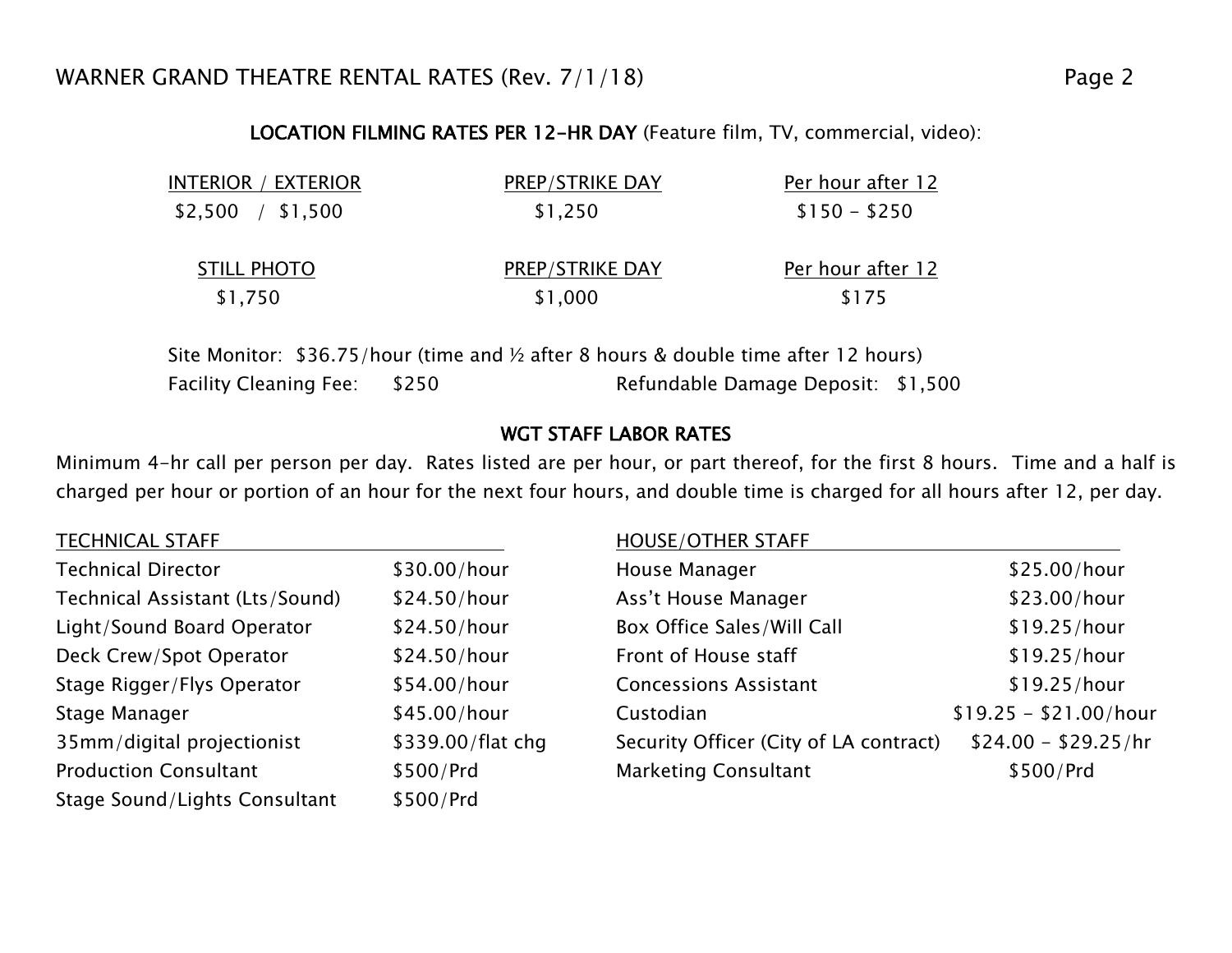

## **WARNER GRAND THEATRE EVENT MINIMUM STAFFING AND INSURANCE REQUIREMENTS (EMSIR) Page 1 of 2**

Please note: The minimum limits for general liability event insurance coverage required for most events are \$1,000,000 per occurrence single limit / \$2,000,000 aggregate; some events also require Liquor Liability Coverage. Category IV concerts require minimum limits of \$3,000,000/\$6,000,000, and variety acts that include exotic animals or inherently hazardous "business" may require higher limits.

|                                  |                                                                                                                                                    | <b>Audience Less than 500</b> |              |                                    |                                    |                         |                     | <b>Audience 500 or More</b> |                |                      |                                    |                                |                     |                                                                                                                        |
|----------------------------------|----------------------------------------------------------------------------------------------------------------------------------------------------|-------------------------------|--------------|------------------------------------|------------------------------------|-------------------------|---------------------|-----------------------------|----------------|----------------------|------------------------------------|--------------------------------|---------------------|------------------------------------------------------------------------------------------------------------------------|
| Category                         | <b>Event Description</b>                                                                                                                           |                               | House<br>Mgr | <b>Asst</b><br><b>House</b><br>Mgr | <b>Entrance</b><br><b>Security</b> | House<br><b>Securit</b> | <b>LAPD</b>         |                             | House<br>Mgr   | Asst<br>House<br>Mgr | <b>Entrance</b><br><b>Security</b> | <b>House</b><br><b>Securit</b> | <b>LAPD</b>         | <b>NOTES</b>                                                                                                           |
| Lectures                         | Lectures, seminars,<br>book readings                                                                                                               |                               | 1            | No                                 | $\mathbf 1$                        | See<br><b>Notes</b>     | No                  |                             | $\mathbf{1}$   | 1                    | $\mathbf{1}$                       | See<br><b>Notes</b>            | See<br><b>Notes</b> | Celebrity speakers<br>may require special<br>security                                                                  |
| Meetings                         | Business mtg,<br>worship service/ mtg,<br>civic mtg, conference                                                                                    |                               |              | No                                 | 1                                  | See<br>Notes            | No                  |                             | $\overline{1}$ | $\overline{1}$       | 1                                  | See<br><b>Notes</b>            | No                  | Alcoholic bev<br>svc may require<br>security                                                                           |
| Ceremonies                       | Award presentations,<br>pageants,<br>graduations                                                                                                   |                               | 1            | No                                 | $\mathbf 1$                        | See<br>Notes            | See<br><b>Notes</b> |                             | $\overline{1}$ | 1                    | 1                                  | See<br>Notes                   | See<br>Notes        | Major or high-profile<br>events may require<br>security - alcoholic<br>bev svc requires<br>security for most<br>events |
| Film<br>Screenings               | Cast and crew<br>screenings, previews,<br>premieres                                                                                                |                               | 1            | No                                 | $\mathbf{1}$                       | See<br><b>Notes</b>     | See<br><b>Notes</b> |                             | 1              | -1                   | 1                                  | See<br><b>Notes</b>            | See<br><b>Notes</b> | Celebrities may<br>require security -<br>alcoholic bev svc<br>requires security for<br>most events                     |
| Receptions/<br>Special<br>Events | Anniversaries,<br>banquets, Bar/Bat<br>Mitzvahs, birthday<br>parties, Quinceanera,<br>reception, reunion,<br>wedding, charity<br>auction, art show |                               | 1            | <b>No</b>                          | $\overline{1}$                     | See<br><b>Notes</b>     | See<br><b>Notes</b> |                             | $\mathbf{1}$   | 1                    | $\mathbf{1}$                       | See<br><b>Notes</b>            | See<br><b>Notes</b> | Alcoholic beverage<br>service requires<br>security for any type<br>of event                                            |
| Theatre                          | Theatrical<br>performances,<br>musicals, play<br>readings                                                                                          |                               | $\mathbf{1}$ | No                                 | $\mathbf{1}$                       | No                      | No                  |                             | $\mathbf{1}$   | $\mathbf{1}$         | $\mathbf{1}$                       | No                             | No                  | Productions with<br>celebrity performers<br>may require security                                                       |
| Concert I                        | Chamber orchestra,<br>classical music<br>ensemble, choral<br>groups, opera, school<br>ensembles,<br>symphonies,                                    |                               | $\mathbf{1}$ | $\overline{N}$                     | $\overline{1}$                     | <b>No</b>               | <b>No</b>           |                             | $\mathbf{1}$   | $\mathbf{1}$         | $\mathbf{1}$                       | <b>No</b>                      | <b>No</b>           |                                                                                                                        |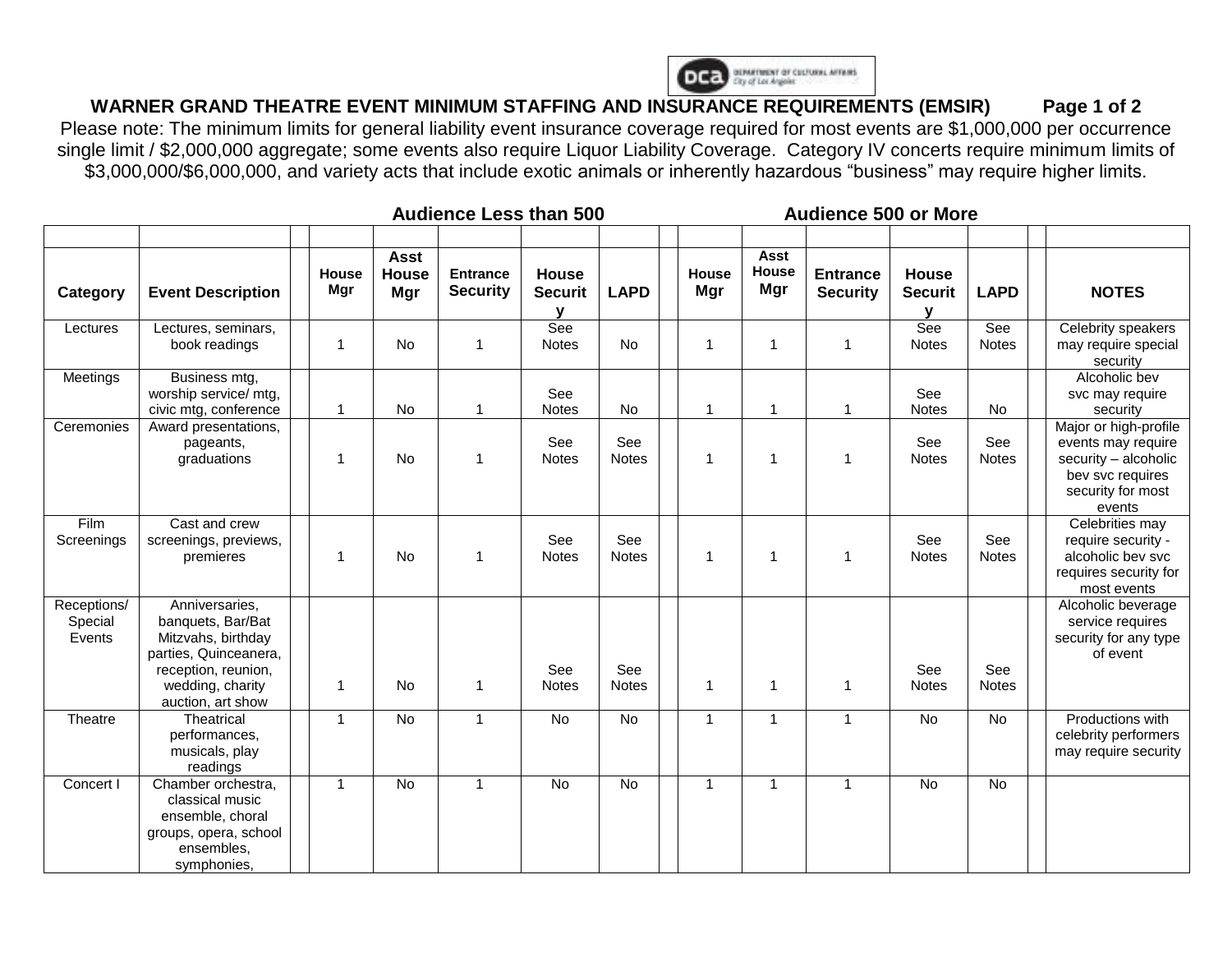|                             | traditional music                                                                                                      |                     |                                    |                                    |                                 |                     |                            |                             |                                    |                          |                     |                                                                                                                                         |
|-----------------------------|------------------------------------------------------------------------------------------------------------------------|---------------------|------------------------------------|------------------------------------|---------------------------------|---------------------|----------------------------|-----------------------------|------------------------------------|--------------------------|---------------------|-----------------------------------------------------------------------------------------------------------------------------------------|
| Category                    | <b>Event Description</b>                                                                                               | <b>House</b><br>Mgr | <b>Asst</b><br><b>House</b><br>Mgr | <b>Entrance</b><br><b>Security</b> | <b>House</b><br><b>Security</b> | <b>LAPD</b>         | <b>House</b><br><b>Mgr</b> | <b>Asst</b><br>House<br>Mgr | <b>Entrance</b><br><b>Security</b> | House<br><b>Security</b> | <b>LAPD</b>         | <b>NOTES</b>                                                                                                                            |
| Dance                       | Ballet, contemporary,<br>jazz, tap, flamenco,<br>folklorico, school<br>recitals                                        | $\overline{1}$      | <b>No</b>                          |                                    | <b>No</b>                       | <b>No</b>           | $\overline{1}$             | 1                           | 1                                  | <b>No</b>                | <b>No</b>           | Alcoholic bev svc<br>may require security                                                                                               |
| Variety<br>Attractions      | Animal acts,<br>hypnotists, magic<br>shows                                                                             | $\mathbf{1}$        | No                                 | $\mathbf{1}$                       | No                              | No                  | $\overline{1}$             | $\mathbf{1}$                | $\mathbf{1}$                       | See<br><b>Notes</b>      | See<br>Notes        | NOTE: Higher g/l<br>cov'g may be req'd.<br>Alcoholic bev svc<br>may require security                                                    |
| Political                   | Debates, political<br>forums, rallies                                                                                  | $\overline{1}$      | <b>No</b>                          | $\overline{1}$                     | See<br><b>Notes</b>             | See<br><b>Notes</b> | $\overline{1}$             | $\mathbf{1}$                | $\mathbf{1}$                       | See<br><b>Notes</b>      | See<br><b>Notes</b> | Security svc may be<br>required if not<br>provided for<br>participants                                                                  |
| Concerts II                 | Blues, gospel, jazz,<br>new age, world<br>music, comedy show                                                           | $\overline{1}$      | $\overline{N}$                     | $\mathbf{1}$                       | $\overline{2}$                  | No                  | $\overline{1}$             | $\mathbf{1}$                | $\overline{1}$                     | $\overline{2}$           | No                  | Alcoholic bev svc<br>may require security                                                                                               |
| Concerts III                | Contemporary,<br>contemporary cultural<br>or world music,<br>country western,<br>R&B, top 40, oldies,<br>heritage acts | $\mathbf{1}$        | $\mathbf{1}$                       | $\overline{1}$                     | See<br><b>Notes</b>             | See<br><b>Notes</b> | $\overline{1}$             | 1                           | $\mathbf{1}$                       | 4                        | See<br><b>Notes</b> | Alcoholic bev svc<br>requires security<br>and may require<br>LAPD presence<br># of security<br>determined by City<br>of LA.             |
| Concerts IV                 | Alternative, heavy<br>metal, hip hop, rap,<br>current pop/rock                                                         | $\mathbf{1}$        | $\mathbf{1}$                       | $\overline{1}$                     | $\overline{16}$                 | Yes                 | $\mathbf{1}$               | $\mathbf{1}$                | $\mathbf{1}$                       | $\overline{16}$          | Yes                 | Metal detector or<br>wanding at<br>entrance;<br>wristbands for<br>alcoholic bev svc                                                     |
| Filming/<br>photograph<br>y | Commercial &<br>student film or TV<br>shoots, still photo<br>shoots                                                    | $\mathbf{1}$        | See<br><b>Notes</b>                | See<br><b>Notes</b>                | See<br><b>Notes</b>             | See<br><b>Notes</b> | $\mathbf{1}$               | See<br><b>Notes</b>         | See<br><b>Notes</b>                | See<br><b>Notes</b>      | See<br><b>Notes</b> | Staffing will be<br>determined by the<br>size of the shoot, if<br>a live audience is<br>used, or other<br>requirements from<br>Film LA. |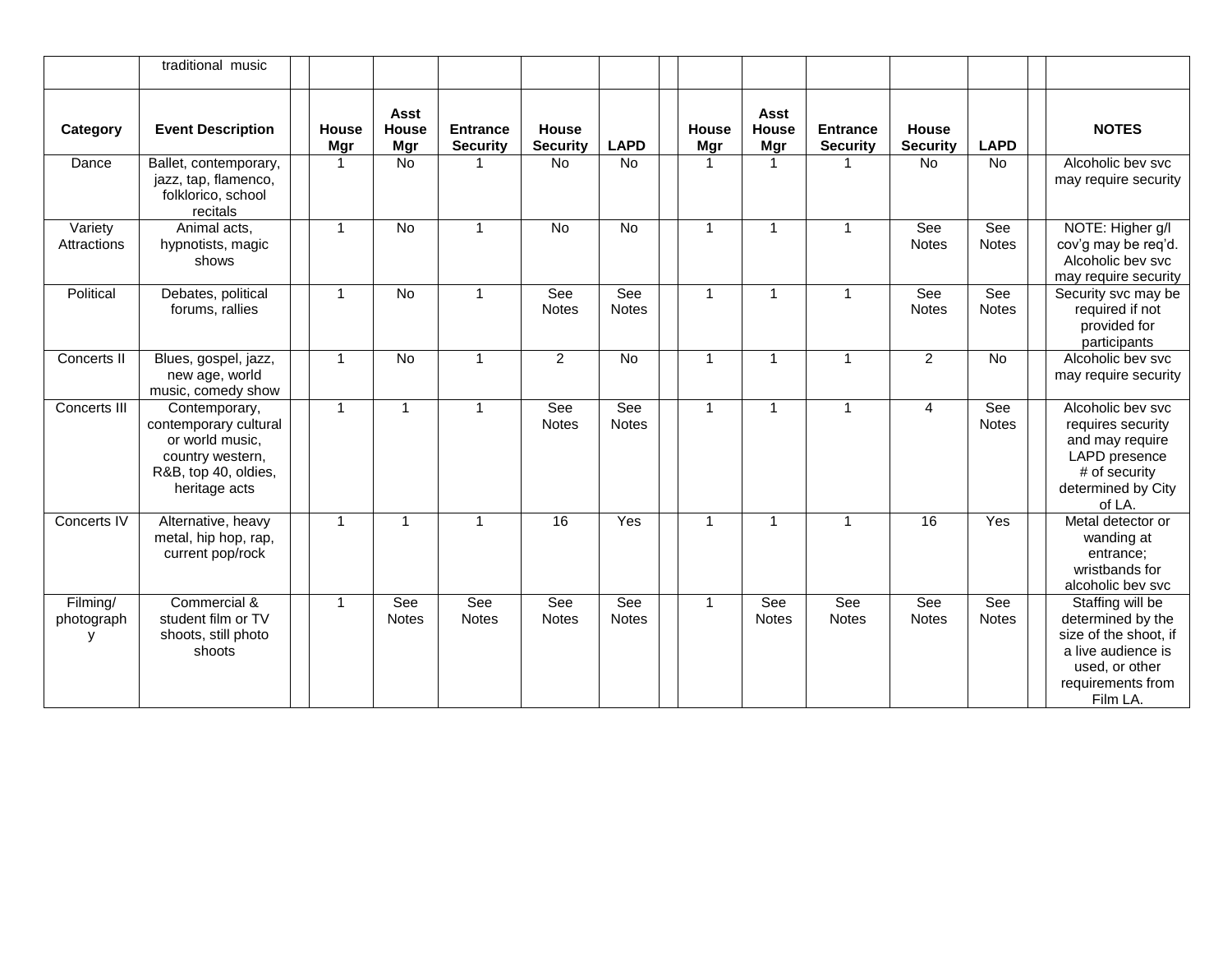#### DRIVE TO DIRECTIONS FOR WARNER GRAND THEATRE

Take any freeway to the Harbor 110 Freeway South, to its end at Gaffey Street

Exit in San Pedro at Gaffey Street, turn Left

Continue on Gaffey Street to 6<sup>th</sup> Street and turn Left

Continue on 6<sup>th</sup> Street two blocks, cross Pacific Avenue.

The Warner Grand Theatre will be on your left-hand side.

Street meters and public lot parking surround the theater. Parking meters are "live" from 8am to 6pm Mon – Sat; meters are free all day Sunday.

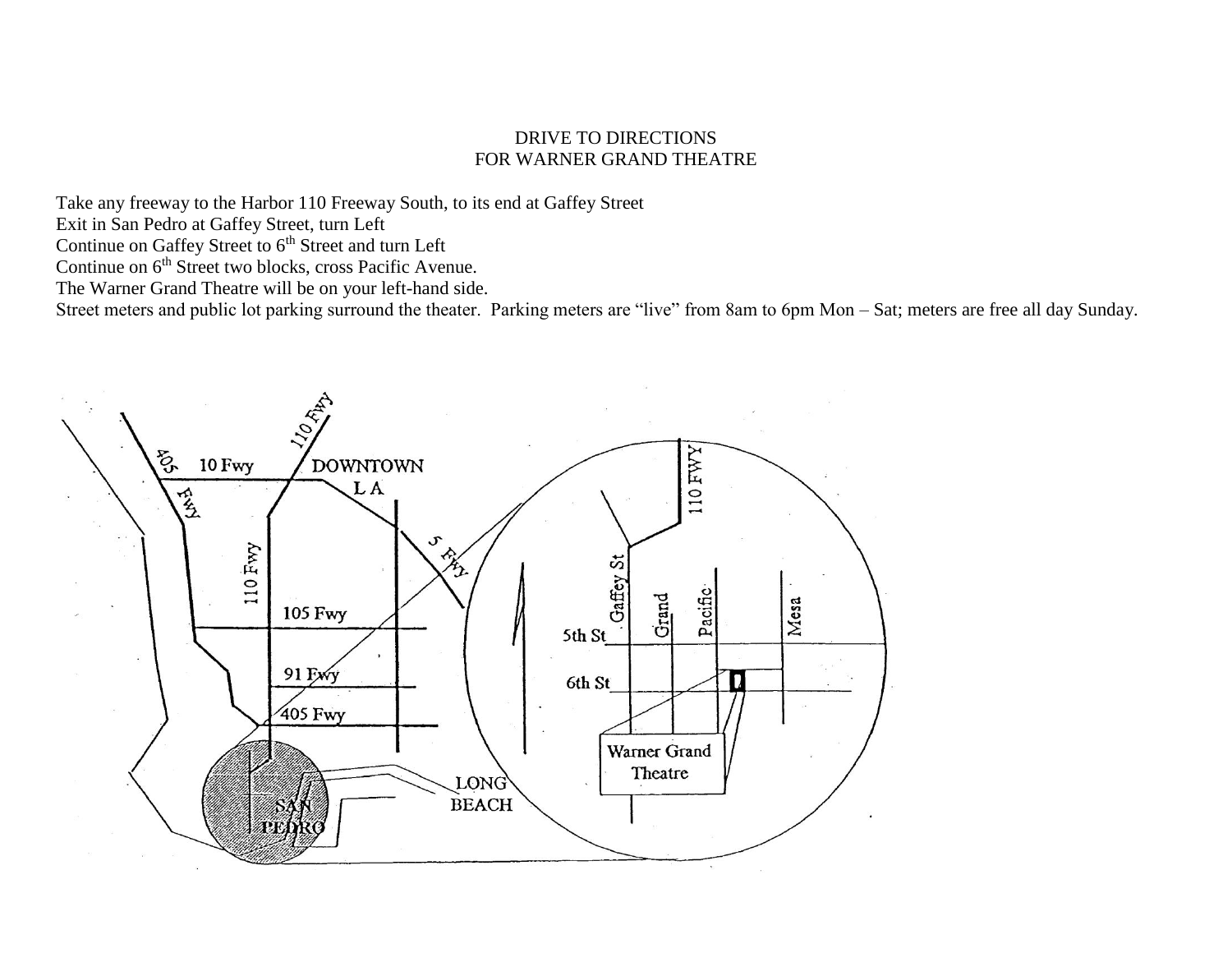## PUBLIC PARKING LOTS